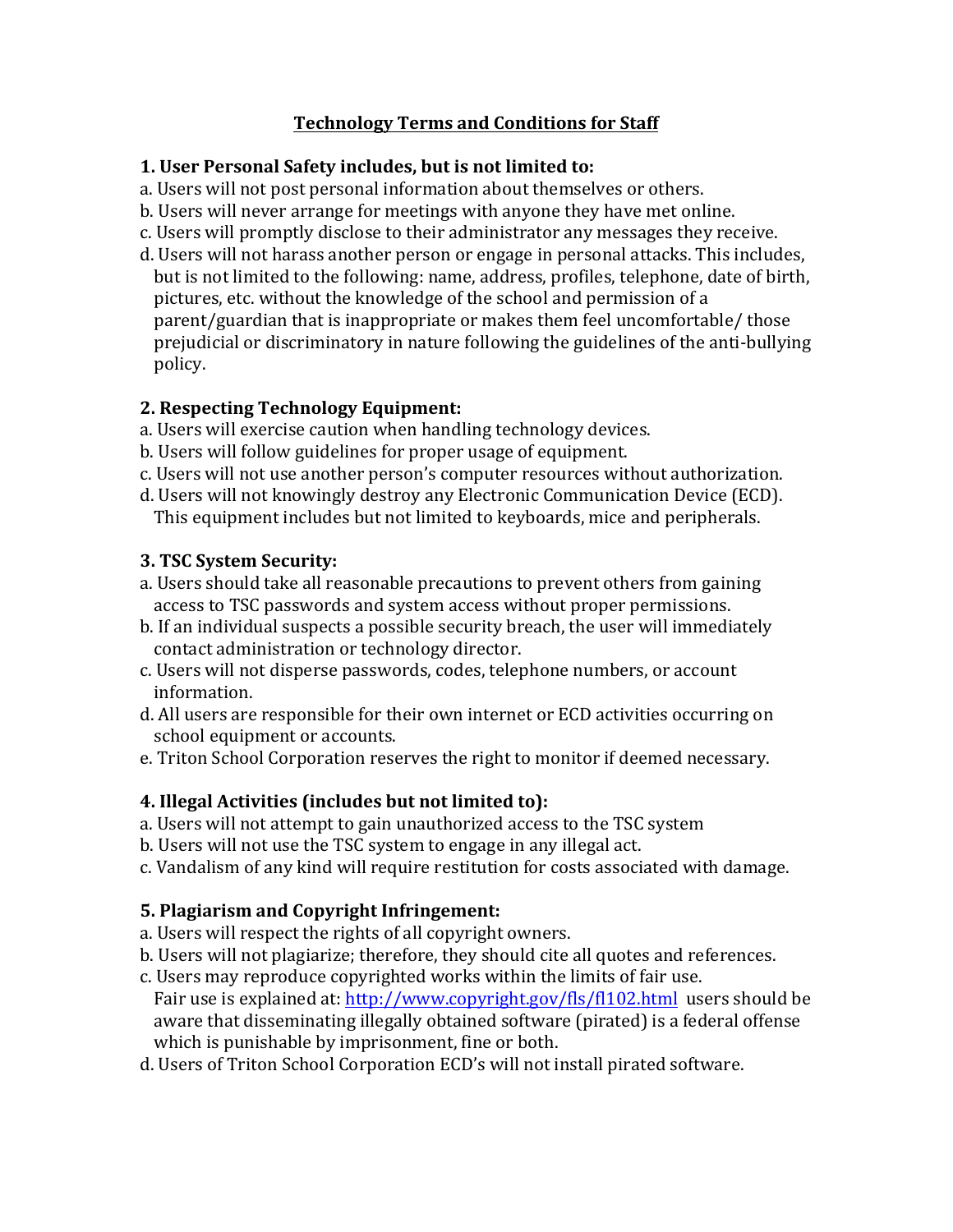## **6. Technology Etiquette:**

a. Be polite! Do not get abusive language in your messages to others.

- b. Exercise caution when using sarcasm and humor. Without face-to-face communications, a joke or statement may be misunderstood.
- c. Show consideration and respect for others at all times.
- d. Be respectful of the rights of other network users and do not violate their privacy.
- e. Be aware of the intent and function of an individual or group before sending a message.
- f. Deliberately posing as a user other than yourself is prohibited.
- g. At the conclusion of a user's session that user will log off the system he/she is using.
- h. Staff is responsible for reporting issues with ECDs within 24 hours of discovery through the Spice works portal.
- i. Staff is responsible for monitoring student use of devices to make sure they are being used appropriately. Staff will assign devices to students.
- j. Users will not use obscene, profane, lewd, vulgar, offensive, inflammatory, threatening, or disrespectful language.
- k. Users will not participate in hate mail, harassment, discriminatory remarks, and other harmful or inappropriate behaviors.
- l. Users will not forward or post a message that was sent to them privately without the consent of the person who sent it.
- m. Users will not post private information about another person.
- n. Users will not interfere with other users ECD work or files.

### **7. Inappropriate Access to Material includes, but is not limited to:**

- a. If a user inadvertently accesses inappropriate material, he/she should is profane or obscene (pornography), advocates illegal or violent activities, or advocates discrimination towards other individuals or groups; immediately notify administrator, thereby avoiding an allegation of intentional violation.
- b. Users will not deliberately attempt to override or circumvent the firewall.

### **8. Respecting Resource Limits:**

- a. Users will not alter in any way the configuration of a computer or network
- b. Users will not intentionally waste resources, such as paper, ink cartridges, etc.

# **9. Google Apps For Education:**

- a. Google Apps is currently provided to all staff.
- b. All users of Triton School Corporation's email system should know that is received by a school owned computer or its contracted hosting company, in our case Google Apps For Education, is the property of Triton School Corporation and can be used for or against during a legal proceeding. The same holds true for voicemails stored on TSC phones and systems, when writing or responding via email, please remember that the Secretary of State's Office has determined that